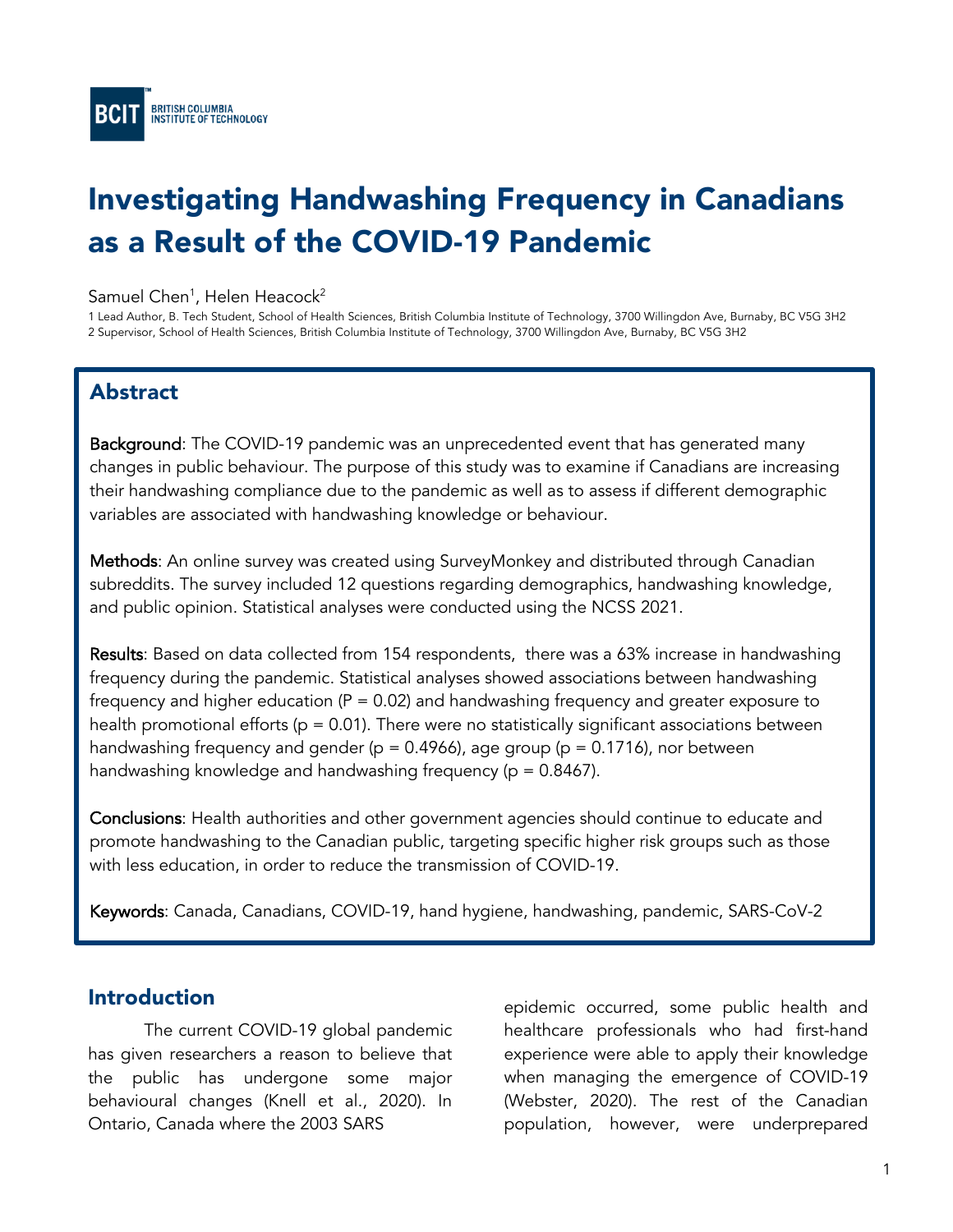(Miller, 2020). As cases started to increase in March 2020, concerns of a decline in public handwashing compliance arose (Mussa, 2020). In response, government agencies and public health authorities worked together to educate and implement handwashing promotion programs throughout the country (WHO, 2020; BCCDC, n.d.; BCCDC, 2020; CDC, 2020a; CDC, 2020b; WorkSafeBC, 2020; HealthLink BC, 2020). By investigating if there is an increase in handwashing compliance, we can assess different factors that may influence handwashing behaviour.

## Literature Review

The following review of literature will discuss the surface transmission of SARS-CoV-2, the importance and effectiveness of handwashing practices, the complications associated frequent handwashing, the statistics of public handwashing compliance prior to the pandemic, and lastly the current health promotion efforts that are in place.

## How is COVID-19 transmitted through surface contact?

Before exploring the importance of handwashing, it is crucial to acknowledge how the virus is transmitted. According to the World Health Organization (2020), the SARS-CoV-2 virus can spread through droplet/aerosol transmission when in close contact with an infected person. Although, this virus can also spread by touching surfaces or objects that have been sneezed on, coughed on, or touched by an infected person (WHO, 2020). By implementing basic handwashing techniques, susceptible individuals can avoid getting infected through physical contact.

## How does handwashing prevent COVID-19 transmission?

The emergence of SARS-CoV-2 inspired many studies to examine the nature of the virus in order to find ways to prevent further spread. Hirose et al. (2020) conducted a microbiological study which observed the survivability of SARS-CoV-2 on human skin compared to the Influenza A virus (IAV). It was discovered that SARS-CoV-2 can survive significantly longer on skin surfaces than IAV (Hirose et al., 2020). Longer survivability indicates a higher possibility of infection when touching one's face with unclean hands.

In a news article produced by Stiepan (2020) from Mayo Clinic, vaccine researcher Dr. Gregory Poland explains how the chemical properties of soap can deactivate most viruses, including SARS-CoV-2. Amphiphilic surfactants that come from soap are able to embed themselves within the viral envelope by lowering the surface tension, which deactivates the virus (Stiepan, 2020). The remaining viral particles are then washed away with water and mechanical action (Stiepan, 2020).

With regards to hand hygiene, both handwashing with soap and water and the application of ABHRs (alcohol-based hand rubs) are considered acceptable methods of COVID-19 prevention. Mukherjee et al. (2020) conducted a study that evaluated the virucidal properties of several commercially available personal care products. A variety of Unilever soap bars, liquid cleansers and ABHRs were tested on SARS-COV-2 isolates (Mukherjee et al., 2020). The results showed a 3 to 4 log reduction using soap bars; a 3-log reduction using liquid cleansers; and a 4-log reduction using ABHRs (Mukherjee et al., 2020). Therefore, washing hands with soap and water can be just as effective as using ABHRs.

## What are the complications associated with frequent handwashing?

Despite health care researchers confirming the efficacy of hand hygiene interventions, handwashing has its challenges as well. A research commentary by Gupta and Lipner (2020) observed how excessive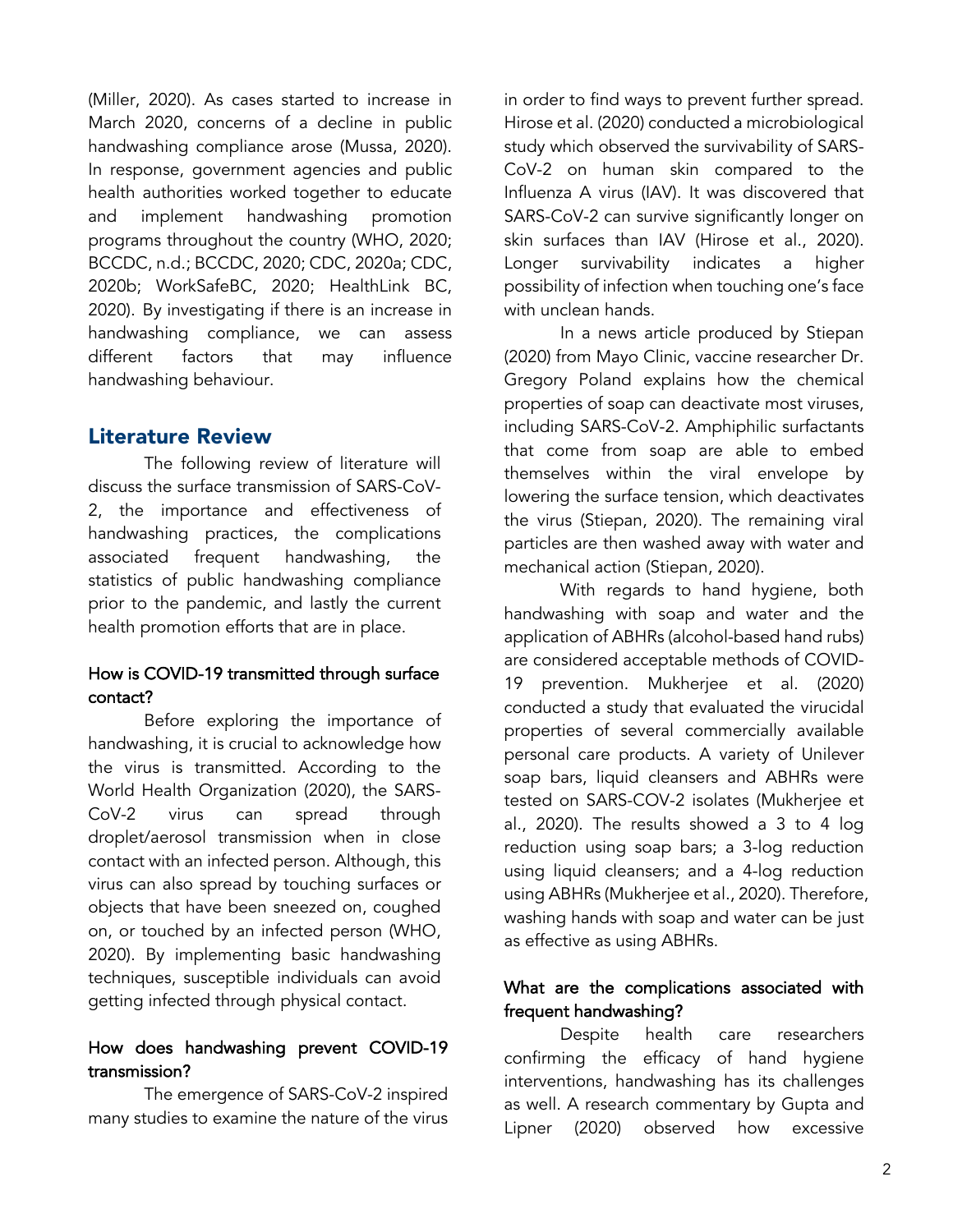handwashing can increase the likelihood of acquiring irritant contact dermatitis (ICD). The chemical ingredient, sodium laureth sulfate (SLS), that is commonly present in hand soap, can induce skin dryness and increase the chances of ICD (Gupta & Lipner, 2020). Gupta and Lipner (2020) suggest that the use of moisturizers or sanitizers containing humectants may prevent ICD, especially for people who practice frequent handwashing.

## What was the state of handwashing compliance before the COVID-19 pandemic?

Evaluating public handwashing compliance is notably a difficult task, therefore most Canadian studies only monitored these behaviours in healthcare workers.

From the Provincial Infection Control Network of BC (PICNet) (2020), which was made by BC's Provincial Health Services Authority (PHSA), a quarterly report showed hand cleaning compliance in various acute care (ACF) and long-term care (LTCF) facilities throughout the province from 2019 to 2020. According to the report, ACFs and LTCFs in the Interior Health, Vancouver Coastal Health, and Northern Health regions showed a steady increase in compliance over the course of one year; results from Fraser Health showed a decline in compliance; and lastly no changes were detected in the Island Health region (PICNet, 2020).

In Scotland, a survey study by Dickie et al. (2017) was conducted on university students to measure their handwashing compliance. A total of 255 students were assessed and females were detected to have washed their hands more often than males (Dickie et al., 2017).

## What are the health promotion efforts that are currently in effect?

After the COVID-19 pandemic was announced, health organizations worldwide and all levels of government initiated several

health promotion programs. Information regarding handwashing importance; when and how often hands should be washed; and clear steps on how to wash them were made available online through various websites (e.g. WHO, British Columbia Centres for Disease Control (BCCDC), BC health authorities, HealthLink BC, Public Health Agency of Canada (PHAC)). All webpages showed the 5 handwashing steps: wet your hands, apply soap, scrub for 20 seconds, rinse, and dry. (BCCDC, n.d.; CDC, 2020a; CDC, 2020b; WorkSafeBC, 2020; HealthLink BC, 2020)

For those who do not have access or rarely access the internet, many health organizations made handwashing infographics. Infographics are capable of providing a quick summary of information along with images that are easily understood (WorkSafeBC, 2020). WorkSafeBC infographics were also distributed to many businesses while they were inspected by the public health authority.

In order to reach a younger audience, more time and effort was invested in social media websites like Twitter (BCCDC, 2020).

## Methods and Materials **Materials**

The materials that were used to conduct this survey study included: a secure laptop, SurveyMonkey online software (http://www.surveymonkey.com), Microsoft Office 365 Excel, and the 2021 NCSS Statistical Package. To gain more respondents and more statistical significance, those who participated in the study were invited to a prize draw at the end of the survey as an incentive. Participants provided their email addresses and were randomly selected to win a \$25 Amazon.ca eGift Card.

## **Methods**

To gather public data regarding handwashing frequency in Canada as a result of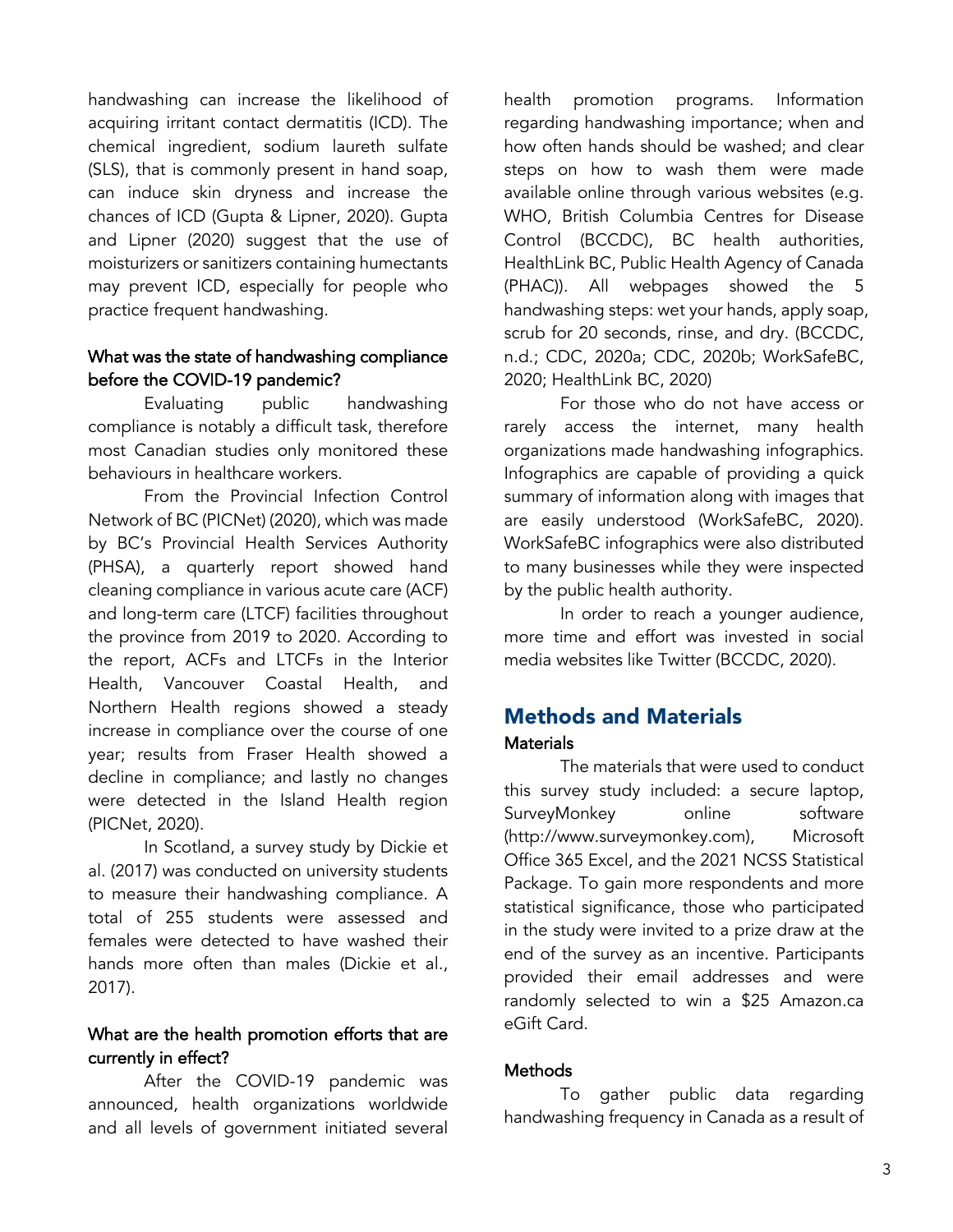the COVID-19 pandemic, a 12-question online survey was created using the SurveyMonkey free online software (http://www.surveymonkey.com). Afterwards, the survey was distributed online through Reddit and was posted in a wide variety of Canadian subreddits. The survey was also forwarded to the contacts of the research supervisor for them to forward to their contacts.

The survey was comprised of questions that mainly focused on three different areas: demographics, knowledge testing, and public opinion. Data collection began on the 13th of January 2021 and ended on the 6th of February 2021.

#### Inclusion and Exclusion Criteria

Before participating in the study, respondents needed to provide consent and had to be a Canadian resident. Respondents who did not answer any questions or had not met the initial survey requirements were excluded from the data pool. Friends, family and classmates of the researcher were also excluded.

## Ethical Considerations

To avoid confidentiality and anonymity issues, no personal information (e.g. emails) was collected and the data collected remained anonymous throughout the entire process. A consent form was provided at the start of the survey to fully disclose all participants regarding the type of data that would be collected and analyzed. Furthermore, participants had the option to leave the survey at any time and were never persuaded nor coerced to respond. This study also received approval from the BCIT Research Ethics Board (REB).

## **Results**

#### Description of Data

The survey mainly collected multichotomous nominal and ordinal data. A total of 155 responses were recorded from SurveyMonkey, of which 154 were usable for the analyses.

## Descriptive Statistics

Out of a total of 154 respondents, 50 (32%) identified as males, 99 (64%) identified as females, 3 (2%) identified as other, and 2 (1%) preferred not to answer. When asked their age, 3 respondents (2%) were 0 to 15 years old, 65 (42%) were 16 to 30 years old, 55 (36%) were 31 to 45 years old, and 31 (20%) were 45 years old and above. Regarding their level of education, 8% of respondents had some high school or earlier grades, 23% had a high school diploma, 51% had a bachelor's degree, 14% had a master's degree, 3% had a PhD or above, and 1% preferred not to answer.

Afterwards, participants were given a 4 question handwashing knowledge quiz. The first question asked if it is recommended to wash your hands before and after food preparation. Out of a total of 154, 154 (100%) answered true, which was the correct answer. The second question asked if it is recommended to wash your hands immediately after coughing, sneezing, or blowing your nose. 147 (96%) answered true (correct answer), 6 (4%) answered false (incorrect answer). The third question asked participants to choose the correct sequence of handwashing steps that were recommended by the CDC (Centers for Disease Control and Prevention). Participants were given 4 choices, only 1 of which was the correct sequence. 151 (98%) chose the correct sequence, and 3 (2%) chose the incorrect sequence. The fourth and final knowledge question asked how long the recommended handwashing duration is. 2 (1%) answered 10 seconds, 114 (74%) answered 20 seconds, 18 (12%) answered 45 seconds, and 20 (13%) answered 1 minute. The correct answer was 20 seconds.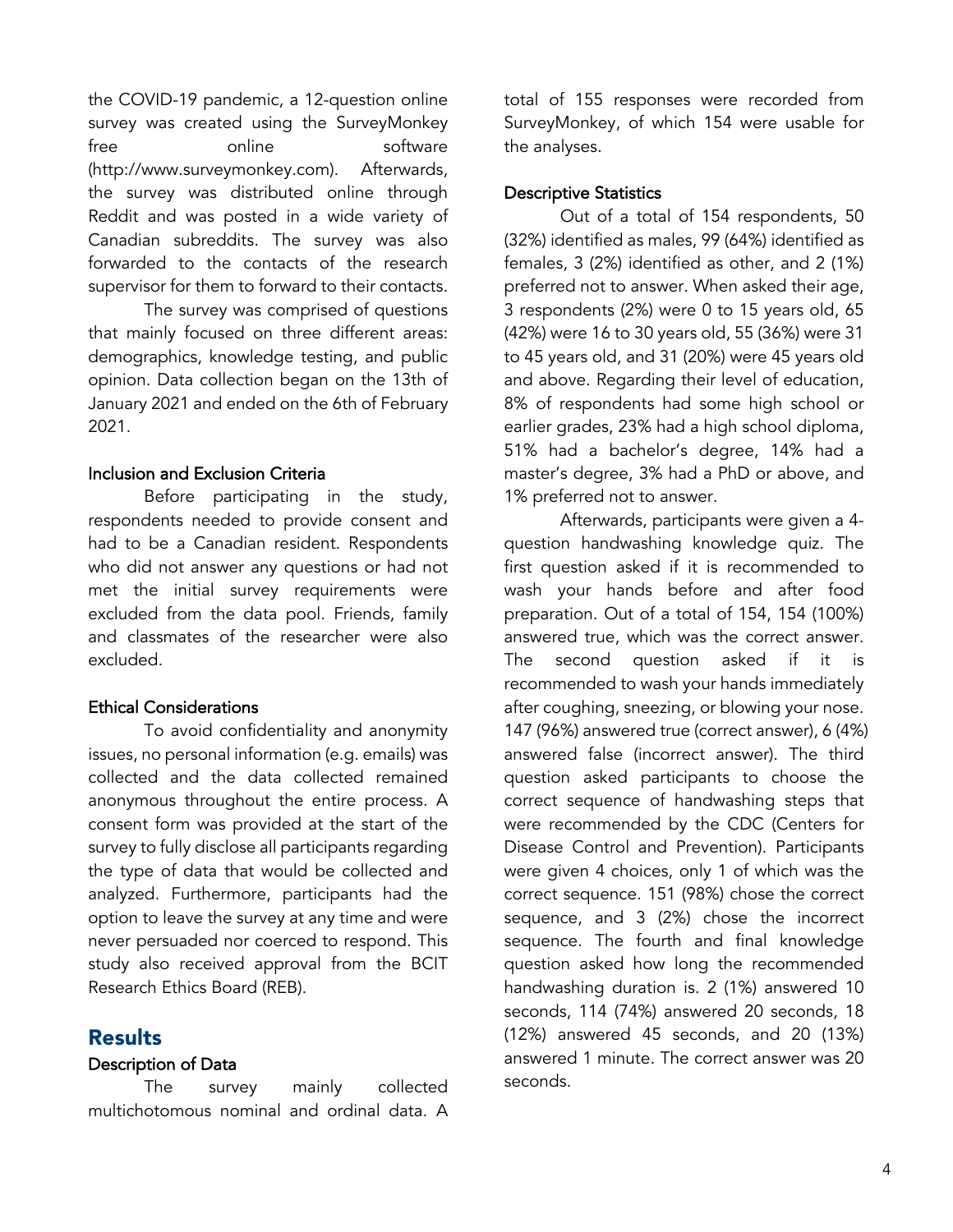The last section of the survey asked questions to gather public opinion. Figure 1 shows that the majority of participants agreed that they are washing their hands more often due to the pandemic.

Figure 1: Handwashing frequency affected by the COVID-19 pandemic.



Figure 2 shows that the majority agrees that current health promotion efforts (handwashing signs, infographics, social media posts, etc.) have played a role in increasing how often they washed their hands.

Figure 2: Handwashing frequency affected by health promotion efforts.



#### Inferential Statistics

The table below (Table 1) shows the summary of all five inferential statistic tests that were conducted using NCSS 2021. To acquire more statistically significant results, some categories (age and education level) that had few responses were combined.

For the knowledge quiz section: 1 of 4 questions correct meant the respondents were "Not knowledgeable"; 2 out of 4 correct meant they were "Somewhat Knowledgeable"; 3 out of 4 correct meant they were "Fairly Knowledgeable; and 4 out of 4 correct meant they were "Very Knowledgeable".

| Table 1: Null and alternate hypotheses |   |  |
|----------------------------------------|---|--|
|                                        | . |  |

| $H_0$ and $H_A$                             | <b>P-value</b> | <b>Conclusion</b>                       |
|---------------------------------------------|----------------|-----------------------------------------|
| H0: There is no association between gender  | 0.4966         | Cannot reject H0 and conclude that      |
| and handwashing frequency due to the        |                | there is a no statistically significant |
| COVID-19 pandemic.                          |                | association between gender and          |
| HA: There is an association between gender  |                | increase in handwashing frequency due   |
| and handwashing frequency due to the        |                | to the COVID-19 pandemic.               |
| COVID-19 pandemic.                          |                |                                         |
| H0: There is no association between age and | 0.1716         | Cannot reject H0 and conclude that      |
| handwashing frequency due to the COVID-19   |                | there is a no statistically significant |
| pandemic.                                   |                | association between age and increase in |
| HA: There is an association between age and |                | handwashing frequency due to the        |
| handwashing frequency due to the COVID-19   |                | COVID-19 pandemic.                      |
| pandemic.                                   |                |                                         |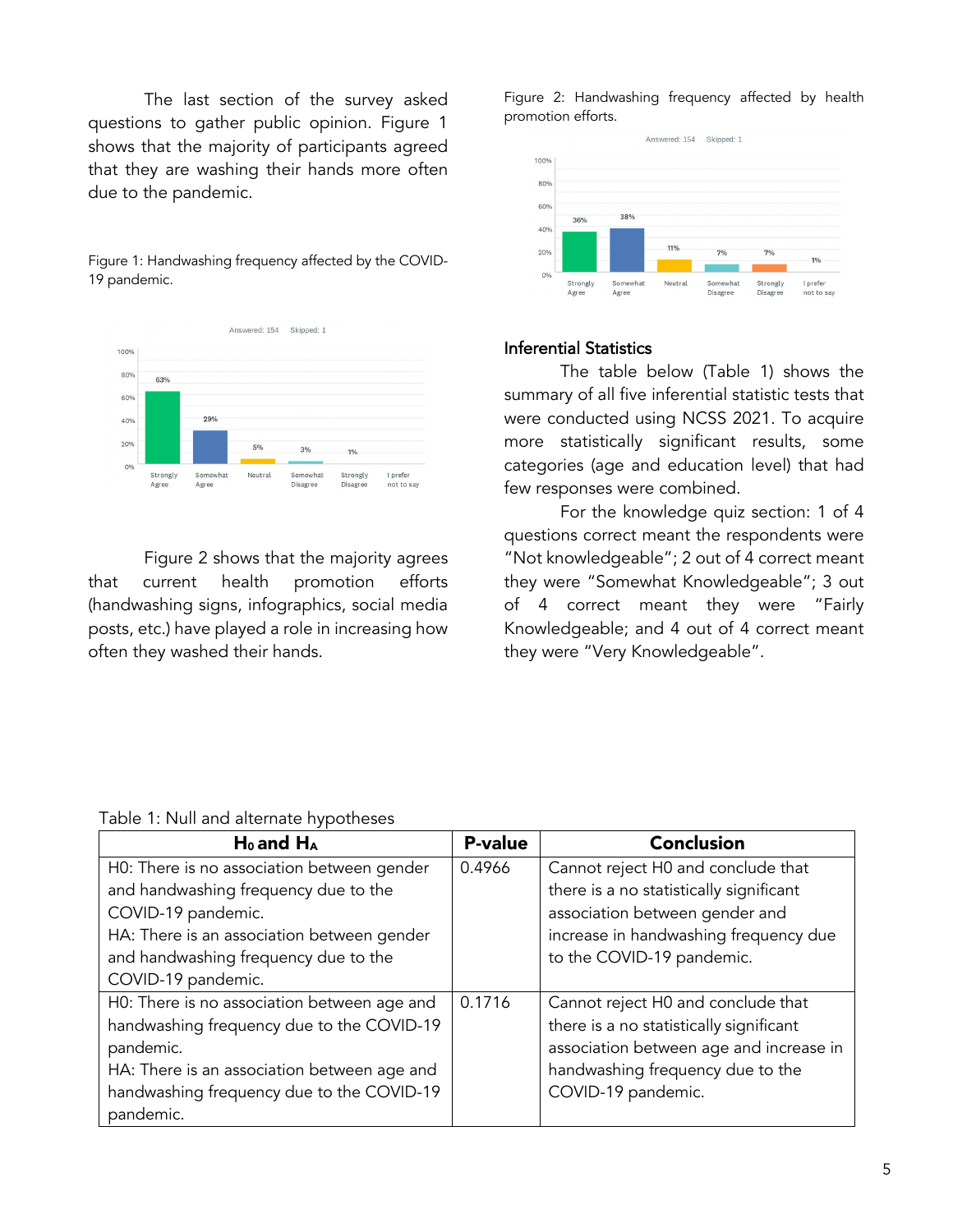| H0: There is no association between       | 0.0233 | Reject H0 and conclude that there is a    |
|-------------------------------------------|--------|-------------------------------------------|
| education level and handwashing frequency |        | statistically significant association     |
| due to the COVID-19 pandemic.             |        | between education level and increase in   |
| HA: There is an association between       |        | handwashing frequency due to the          |
| education level and handwashing frequency |        | COVID-19 pandemic. It appears that        |
| due to the COVID-19                       |        | those with higher levels of education are |
| pandemic.                                 |        | more likely to wash their hands           |
|                                           |        | compared to those with lower levels of    |
|                                           |        | education.                                |
| H0: There is no association between       | 0.0122 | Reject H0 and conclude that there is a    |
| exposure to handwashing promotion         |        | statistically significant association     |
| efforts and handwashing frequency due to  |        | between exposure to handwashing           |
| the COVID-19 pandemic.                    |        | promotional materials and increases in    |
| HA: There is an association between       |        | handwashing frequency. Increased          |
| exposure to handwashing promotion         |        | health promotion exposure appears to      |
| efforts and handwashing frequency due to  |        | result in increased handwashing           |
| the COVID-19 pandemic.                    |        | frequency.                                |
| H0: There is no association between       | 0.8467 | Cannot reject H0 and conclude that        |
| handwashing knowledge and handwashing     |        | there is a no statistically significant   |
| frequency due to the COVID-19 pandemic.   |        | association between handwashing           |
| HA: There is an association between       |        | knowledge and increase in handwashing     |
| handwashing knowledge and handwashing     |        | frequency due to the COVID-19             |
| frequency due to the COVID-19 pandemic.   |        | pandemic.                                 |

## **Discussion**

Based on the chi-square tests that were performed on NCSS 2021, it is evident that both education level and exposure to health promotion efforts led to an increase in handwashing frequency. Both chi-square tests resulted in a p-value of less than 0.05, which indicated a statistically significant association. The test results showed that there was no association between increase in handwashing frequency and age or gender. Interestingly, the level of handwashing knowledge also did not affect handwashing frequency. Out of a total of 154 respondents, 95% revealed that they have been exposed to handwashing promotion programs during the pandemic. Furthermore, 74% felt that health promotion efforts had a positive effect on how often they washed their hands. This indicates that the current programs that encourage handwashing, such as the ones

distributed by WorkSafeBC and other government agencies, are effective (BCCDC, 2020; BCCDC, n.d.; CDC, 2020a; CDC 2020b; WorkSafeBC, 2020; HealthLink BC, 2020). In the knowledge quiz section, where participants were asked about the CDC recommended handwashing duration, 25% of respondents overestimated the 20 second rule (BCCDC, n.d.). However, whether or not they actually washed their hands for more than 20 seconds remains unclear. In the survey study conducted by Dickie et al., (2017) they discovered that female university students tend to wash their hands more often than male students. Unfortunately, the findings from this survey study cannot refute nor agree with that statement since no association was observed between gender and an increase in handwashing compliance.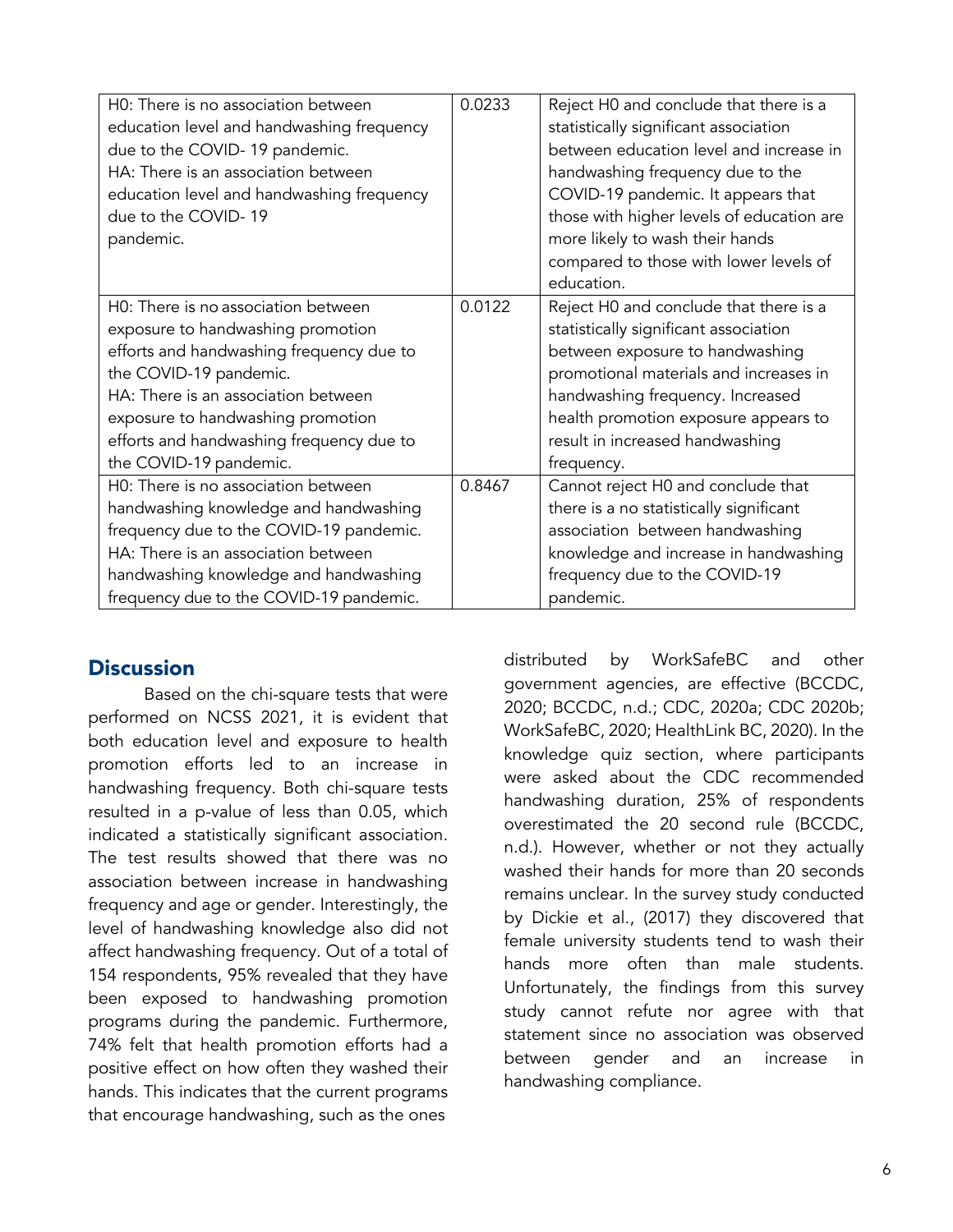#### *Knowledge Translation*

By incorporating the findings from this study into handwashing promotion initiatives, health authorities and other government agencies can ensure that their programs are directed to the appropriate audience for maximum efficiency. As discussed earlier, the data shows that Canadians are indeed washing their hands more often due to the pandemic. This indicates that people will be more capable of preventing infection and transmission of other communicable diseases that are spread by physical contact such as: salmonellosis, influenza and norovirus. The findings also show that a higher handwashing compliance is associated with higher education rather than gender and age. Therefore, handwashing promotion programs should be specifically tailored for different educational groups, regardless of their gender and age.

#### *Limitations*

#### Methodological Limitations

A major methodological limitation was the lack of survey responses. A higher response rate would provide more valid and more statistically robust results (personal communication [class lecture], 2020). A larger study population may also decrease beta error when conducting tests for inferential statistics (personal communication [class lecture], 2021). The short duration of survey availability further impacted the response rate.

#### Financial Limitations

Without sufficient funding to afford the premium version of SurveyMonkey, the author could not purchase targeted responses in order to reach a more specific audience and increase the response rate.

#### Social Limitations

Social distancing measures during the pandemic has also prevented the use of inperson surveys which would have gained higher quality and more honest answers from the public.

#### *Future Research*

Future research projects could explore areas such as:

- Investigating the frequency of ABHR use due to the COVID-19 pandemic through online surveys
- Analyzing the changes in handwashing duration due to the COVID-19 pandemic through online surveys

## **Conclusions**

Although Canada is currently experiencing its third wave of COVID-19 cases, an increasing number of Canadians are receiving their vaccinations, and eventually the pandemic will end. The findings from this study provide clear evidence that the pandemic has changed the behaviour of Canadians for the better in terms of handwashing compliance. As a result, the Canadian public will be able to prepare and effectively respond to future outbreaks of communicable diseases. Health authorities and other government agencies should continue to promote handwashing practices as a proactive approach to disease prevention and control. It may also be prudent to tailor health promotion programs for specific groups having lower levels of compliance.

## Acknowledgements

The author would like to express their gratitude to Helen Heacock for her ongoing support and guidance, as well as the all the participants who submitted their survey responses.

#### Competing Interest

The author declares that they have no competing interests.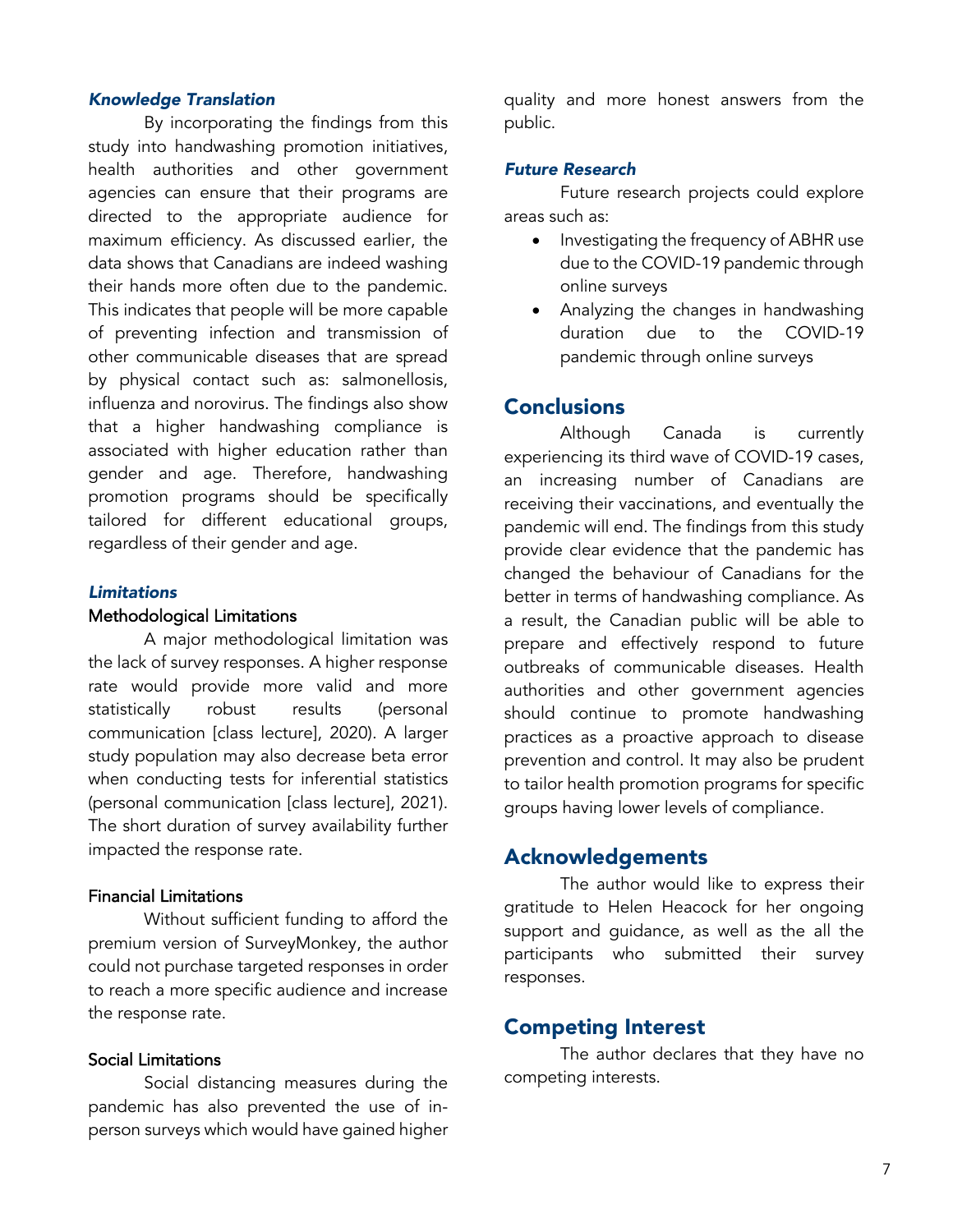# References

- BC Centre for Disease Control [@CDCofBC].
- (2020, June 1). Show kids how to wash their hands and prevent #COVID19 with this video and they can learn to be handwashing heroes: https://youtu.be/UitUdTjhZz8 via @GovCanHealth. [Thumbnail with link attached] [Tweet] Twitter. https://twitter.com/CDCofBC/status/1267 520057208438794
- BC Centre for Disease Control. (n.d.). Hand washing. http://www.bccdc.ca/healthinfo/diseases-conditions/covid-19/prevention-risks/hand-washing
- Centers for Disease Control and Prevention. (2020a, February 11). Guidance for Healthcare Providers about Hand Hygiene and COVID-19. Hand Hygiene. https://www.cdc.gov/coronavirus/2019 ncov/hcp/hand-hygiene.html
- Centers for Disease Control and Prevention. (2020b, September 9). When and How to Wash Your Hands | Handwashing | CDC. https://www.cdc.gov/handwashing/whenhow-handwashing.html
- Dickie, R., Rasmussen, S., Cain, R., Williams, L., & MacKay, W. (2017, June 7). The effects of perceived social norms on handwashing behaviour in students. Psychology, Health & Medicine, 23(2), 154–159. https://doi.org/10.1080/13548506.2017. 1338736
- Gupta, K. M., Lipner, S. R. (2020, May). Hand Hygiene in Preventing COVID-19 Transmission. MDedge Dermatology. https://cdn.mdedge.com/files/s3fspublic/Gupta%202020%20CT105005233. pdf
- HealthLink BC. (2020, September 17). Reduce Your Risk of Infection. https://www.healthlinkbc.ca/covid-19/reduce-infection
- Hirose, R., Ikegaya, H., Naito, Y., Watanabe, N., Yoshida, T., Bandou, R., Daidoji, T., Itoh,

Y., & Nakaya, T. (2020, October 3). Survival of SARS-CoV-2 and influenza virus on the human skin: Importance of hand hygiene in COVID-19. Oxford Academic.

https://doi.org/10.1093/cid/ciaa1517

- Knell, G., Robertson, M. C., Dooley, E. E., Burford, K., & Mendez, K. S. (2020, August 28). Health Behavior Changes During COVID-19 Pandemic and Subsequent "Stay-at-Home" Orders. International journal of environmental research and public health, 17(17), 6268. https://doi.org/10.3390/ijerph17176268
- Miller, A., (2020, October 17). How Canada failed to heed a key lesson from SARS when COVID-19 hit. CBC. https://www.cbc.ca/news/health/coronavi rus-canada-sars-1.5766021
- Mukherjee, S., Vincent, C. K., Jayasekera, H. W., & Yekhe, A. S. (2020, September 17). Antiviral efficacy of personal care formulations against Severe Acute Respiratory Syndrome Coronavirus 2. Infection, Disease & Health Journal. https://doi.org/10.1016/j.idh.202 0.09.003
- Mussa, I. (2020, March 11). Never mind COVID-19, half of you aren't even washing your hands after going to the bathroom. CBC. https://www.cbc.ca/news/canada/ottawa/ not-enough-people-wash-their-handsregularly-says-microbiologist-1.5492517
- NCSS 2021 Statistical Software (2021). NCSS, LLC. Kaysville, Utah, USA, ncss.com/software/ncss.
- PICNet. (2020, September). Hand cleaning compliance in healthcare facilities, Q3 & Q4 of 2019/20, Provincial Hand Hygiene Working Group of British Columbia. https://www.picnet.ca/wpcontent/uploads/PICNet\_HCC\_Report\_Q 34\_2019-20.pdf
- Stiepan, D. (2020). COVID-19 expert explains what soap does to SARS-CoV-2 virus. Mayo Clinic. https://newsnetwork.mayoclinic.org